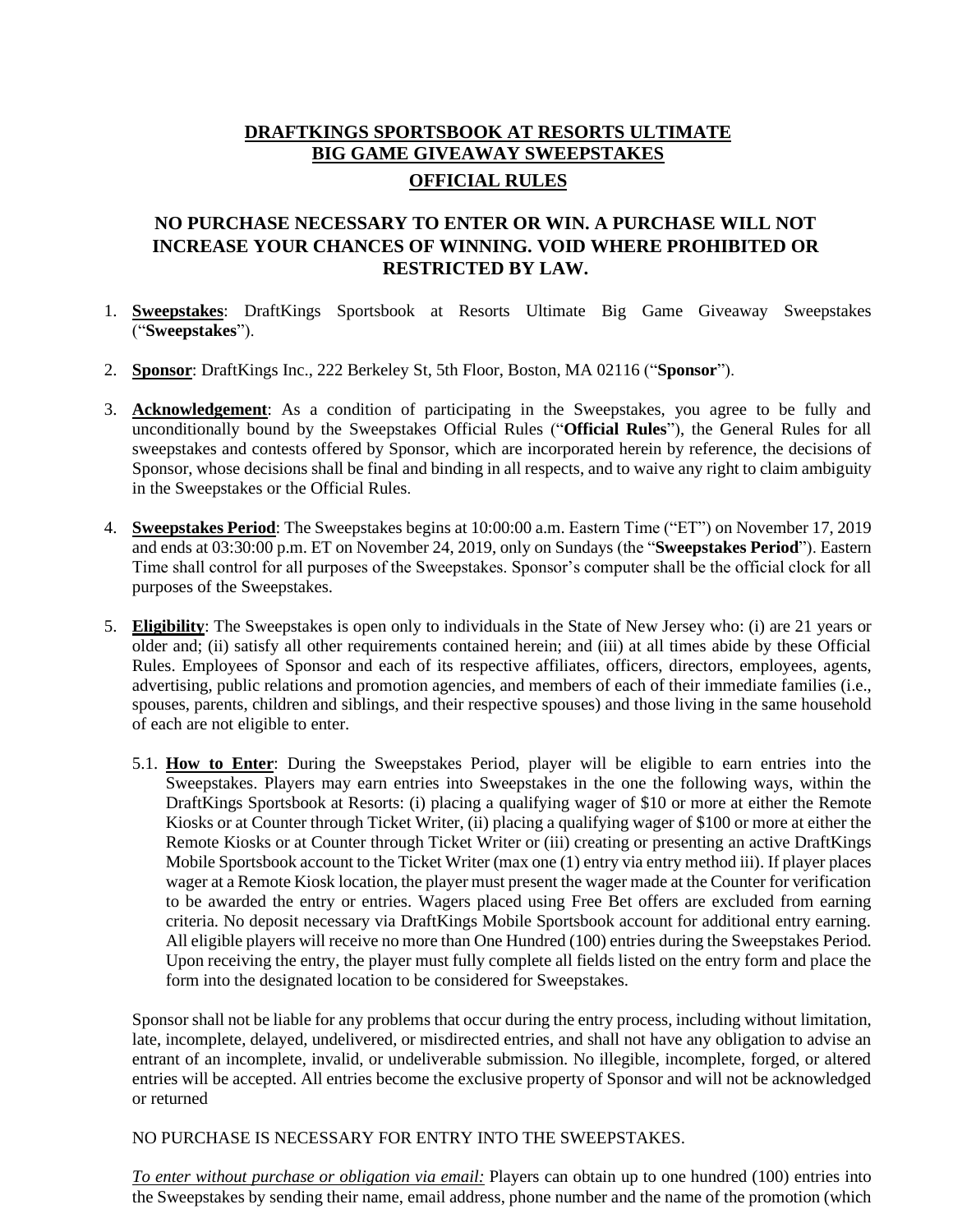is "DraftKings Sportsbook at Resorts Big Game Sweepstakes") to [prizedraw@DraftKings.com](mailto:prizedraw@DraftKings.com) during the Sweepstakes Period. Players are eligible to receive one (1) entry per email sent up to 100 emails during the Promotional Period. Upon our receipt of this information via email, players will be entered into the prize drawing. It is the player's responsibility to ensure that we receive your entry before the end of the promotional period. Delays due to internet connectivity, proxy, firewall or other email spam filters shall not be the liability of Sponsor. A purchase of any kind will not increase your chances of winning. Entries that are mechanically reproduced, copied, illegible, incomplete, or inaccurate and entries by any means which subvert the entry process are void. Entries become the property of the Sponsor and will not be acknowledged or returned. Incomplete entries or entries not complying with these Official Rules are subject to disqualification, at the Sponsor's sole discretion. Proof of mailing does not constitute proof of delivery.

- 6. **Winner Notification**: On November 24, 2019, four (4) potential winner will be randomly selected by Sponsor from among all eligible entries received during the Sweepstakes Period. The potential winner(s) will be announced by Sponsor inside the DraftKings Sportsbook at Resorts following the end of the Sweepstakes Period, at approximately 04:00:00pm ET. The potential winner(s) must be present to win the designated prize and must present valid identification to claim prize. If a potential winner cannot be contacted, cannot provide valid identification or does not respond within a five (5) minute period following the announcement, an alternate potential winner may be selected. Sponsor's decisions are final on all matters relating to this Sweepstakes.
- 7. **Prizes and Odds:** Subject to verification of eligibility and compliance with these Official Rules, one (1) winner of the Sweepstakes will receive an autographed Randall Cunningham football and two (2) tickets to the Philadelphia vs New York game on December  $9<sup>th</sup>$  (transportation not included), one (1) winner of the Sweepstakes will receive \$250 in Free Bet credits, to be loaded on the winner's Mobile Sportsbook account, one (1) winner of the Sweepstakes will receive \$500 in Free Bet credits, to be loaded on the winner's Mobile Sportsbook account, valid for 30 days from issuance and a one (1) Grand Prize winner of travel, hotel accommodations and two  $(2)$  tickets to the pro football championship game in Miami, FL on February  $2<sup>nd</sup>$ , 2020. (the "**Prize**"). Free Bet amount cannot be redeemed for cash, cannot be withdrawn, and must be played on Draftkings.com or the Mobile Sportsbook application. The approximate retail value of the Prizes is \$17,450. In order to claim the Prizes associated with Free Bet, the winners must create a DraftKings account o[n www.draftkings.com](http://www.draftkings.com/) and the Prize will be credited to the respective winner(s)' DraftKings account.

Odds of winning depend on the number of eligible entries received for the Sweepstakes.

8. **Prize Package Restrictions:** The Prize Package will be awarded only if the potential Prize Package winner fully complies with these Official Rules. All Prize Package details are at the sole discretion of Sponsor and any depiction of the Prize Package, in Sweepstakes materials or otherwise, is for illustrative purposes only. Sponsor reserves the right to change any component in its sole discretion if such component is unavailable. No transfer, refund, cash redemption, substitution, replacement or cash equivalent for the Prize Package or any Prize Package component will be made, except that Sponsor at its sole discretion may substitute the Prize Package (or component thereof) of equal or greater value for any reason. All federal, state, provincial and local taxes, and all costs and expenses related to the acceptance and use of the Prize Package not specified herein as being provided, are the sole responsibility of the Prize Package winner. Any required tax reporting forms will be furnished to the appropriate authorities.

By participating in this Sweepstakes or accepting a prize, players further acknowledge and agree to the following restrictions:

 HOTEL ACCOMMODATIONS: Once hotel accommodations have been confirmed, no changes will be allowed except by Sponsor or its designees. Hotel accommodations are subject to additional restrictions and requirements as set forth in the hotel agreement between of the hotel designated by Sponsor. All incidentals not mentioned within the prize details, including, without limitation, luggage fees, service charges or facility charges, personal charges, room services, minibar, incidentals, entertainment, damage to hotel room, security fees, gratuities, taxes or other expenses, are the sole responsibility of the prize winners.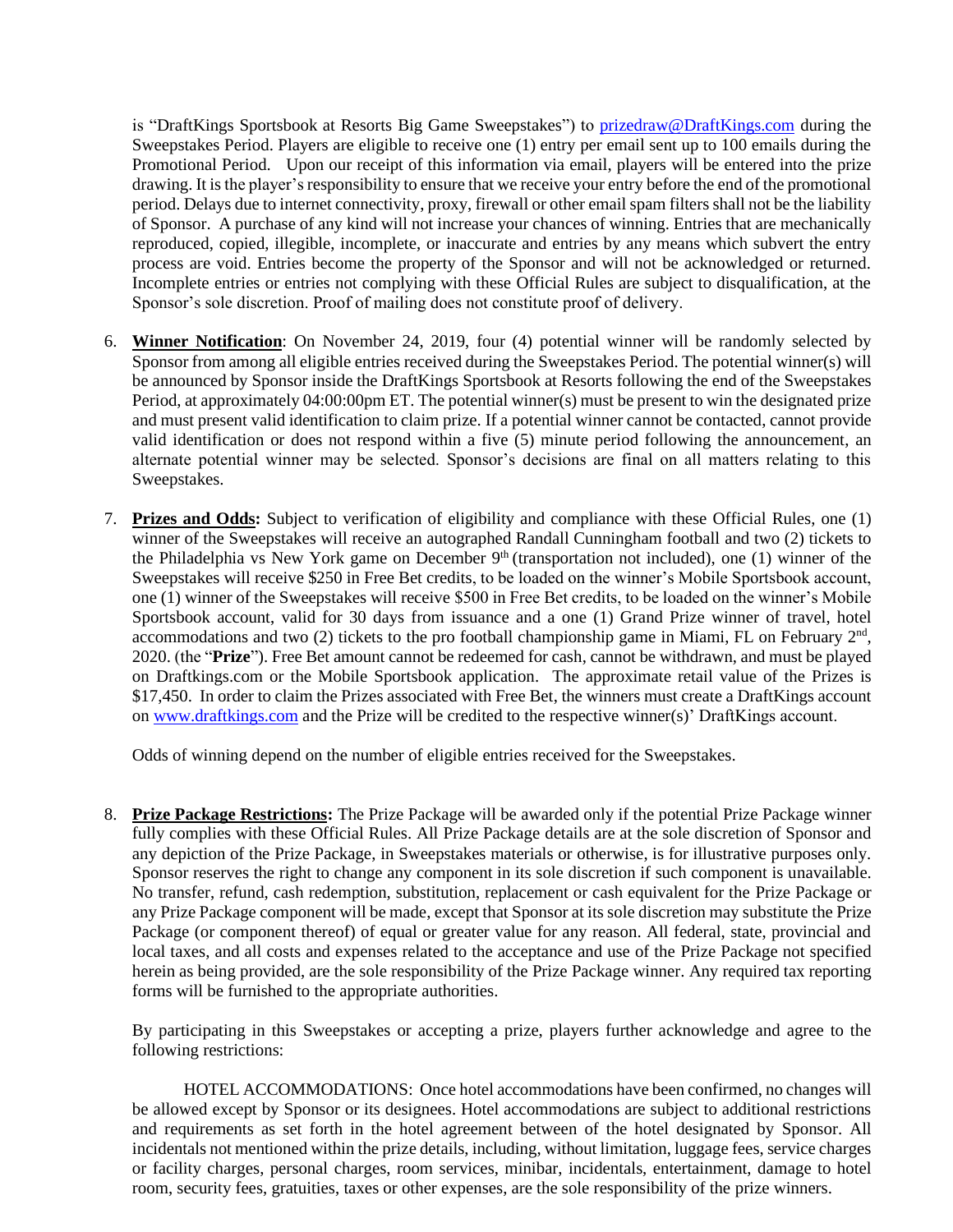AIRFARE: The prize winner shall be responsible for coordinating and booking his/her own transportation, transfers, and similar. Sponsor shall have no responsibility or liability for prize winner transportation, transfers, and similar except for providing the credit outlined above. The prize winner and his/her guest will be responsible for all airfare costs and fees in excess of the credit.

INCIDENTAL EXPENSES: All other expenses and incidental travel costs not expressly stated in the Official Rules, including but not limited to, travel costs, meals, incidentals, passenger tariffs or duties, airline fees, surcharges, airport fees, luggage fees, service charges or facility charges, personal charges, damage to hotel room, security fees, gratuities, taxes or other expenses, including any transportation not mentioned within such prize description, including without limitation, transportation to and from airports and flights, are the sole responsibility of the prize winner. The prize winner and his/her travel companion are also responsible for obtaining travel insurance (and all other forms of insurance) at his/her option and hereby acknowledge that Sponsor has not and will not obtain or provide travel insurance or any other form of insurance.

CONDUCT: The prize Winner and his/her travel companion must follow all instructions of Sponsor or its designees relative to the prize and any element thereof, in addition to these requirements. In the event the Prize Winner or his/her travel companion engages in behavior that, as determined by DraftKings in its sole discretion, is obnoxious or threatening, illegal or that is intended to annoy, abuse, threaten or harass any other person, Sponsor reserves the right to terminate the prize or other applicable experience early, in whole or in part, and send the prize winner and his/her travel companion home with no further compensation. In such event, the prize winner may also be required to reimburse the Sponsor for the approximate retail value of the prize.

THE PRIZE PACKAGE IS AWARDED AS IS AND WITHOUT WARRANTIES OF ANY KIND, EITHER EXPRESS OR IMPLIED, INCLUDING, BUT NOT LIMITED TO, IMPLIED WARRANTIES OF MERCHANTABILITY OR FITNESS FOR A PARTICULAR PURPOSE. SOME JURISDICTIONS MAY NOT ALLOW (OR MAY LIMIT) DISCLAIMERS OF CERTAIN WARRANTIES, IN WHICH CASE THE FOREGOING DISCLAIMERS WILL BE ENFORCED TO THE MAXIMUM EXTENT PERMITTED BY LAW.

- 9. **Questions**: If you have any questions regarding the Sweepstakes, send an e-mail t[o support@draftkings.com](mailto:realpatriots@patriots.com) with the subject line "DraftKings Sportsbook at Resorts Big Game Sweepstakes Question".
- 10. **Applicable Rules and Winners' List**: The General Rules, which further govern your participation in the Sweepstakes and are incorporated herein by reference, are available at http://playbook.draftkings.com/uncategorized/draftkings-sweepstakes-general-rules/. For any legally required winners' list, send a self-addressed stamped envelope (unless otherwise prohibited by local law) to DraftKings Inc., 222 Berkeley St, 5th Floor, Boston, MA 02116, Attn: DraftKings Sportsbooks at Resorts Big Game Entry". All such requests must be received within three (3) months after the end of the Sweepstakes.

#### **THE INFORMATION YOU PROVIDE WILL ONLY BE USED IN ACCORDANCE WITH THESE OFFICIAL RULES AND SPONSOR'S PRIVACY POLICY, AVAILABLE AT HTTPS://WWW.DRAFTKINGS.COM/HELP/PRIVACYNOTICE**.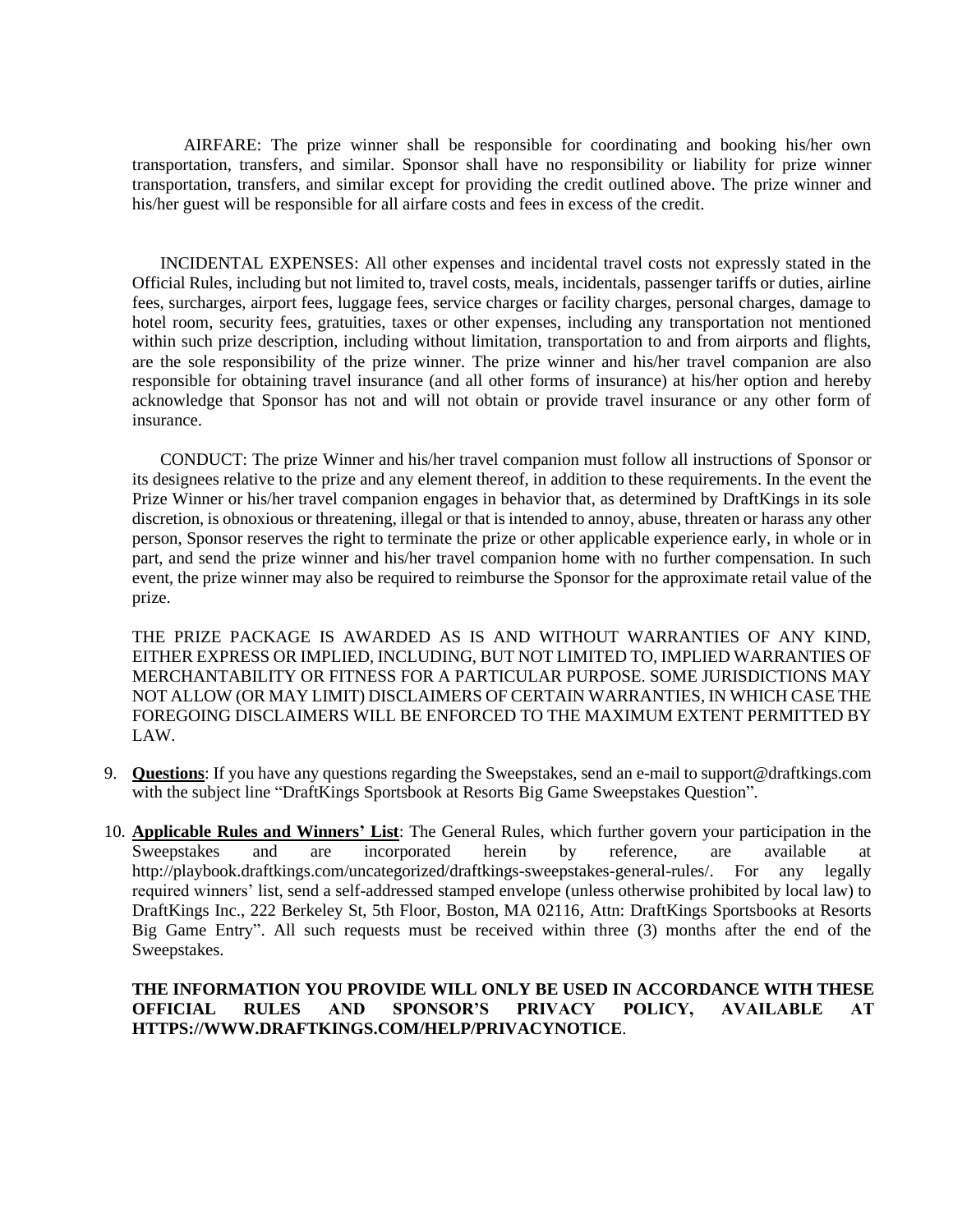### **DRAFTKINGS GENERAL RULES**

## **NO PURCHASE NECESSARY TO ENTER OR WIN. A PURCHASE WILL NOT INCREASE YOUR CHANCES OF WINNING. VOID WHERE PROHIBITED OR RESTRICTED BY LAW.**

- 1. **Conflict Between Rules**: The DraftKings General Rules ("General Rules") apply to all sweepstakes and contests offered by Sponsor (as defined in the Official Rules) unless modified or superseded by the rules for a specific sweepstakes or contest (the "Official Rules"). In the event that any provision of the Official Rules conflicts with any provision of the General Rules provided herein, the terms of the Official Rules shall prevail with respect to such matter. Sponsor reserves the right to interpret the rules of any sweepstakes or contest at its sole discretion, and such interpretation shall be binding upon all participants.
- 2. **Entry Restrictions**: Any forms of entry other than those described in the Official Rules, including but not limited to multiple submissions, submissions using a false identity, submissions made on behalf of another individual, or submissions made through the use of a device or artifice to generate multiple submissions are void. False or deceptive submissions or acts will render an entrant ineligible to participate and Sponsor reserves the right to disqualify any entrant who attempts to undermine the legitimate operation of the sweepstakes or contest, acts in a disruptive manner, or violates these General Rules or the applicable Official Rules. In the event of a dispute over the identity of an entrant, entry will be deemed submitted by player whose name appears on entry. Sponsor reserves the right to require entrants to show proof of being the authorized player. If a problem occurs in the entry process, the entrant is solely responsible for verifying that the entry process has been validly completed. Sponsor shall have no obligation to advise an entrant of an incomplete entry. All entries become the sole property of Sponsor and will not be acknowledged or returned.
- 3. **Selection of Winners**: The potential winner(s) for a given sweepstakes or contest will be determined from all eligible entries received during the Sweepstakes Period and notified according to the Official Rules for the respective sweepstakes or contest. In the event that a sweepstakes or contest has multiple prize periods, entrants may enter more than one (1) prize period, but winner(s) will NOT be eligible to win prizes in subsequent prize periods and non-winning entries will NOT be carried forward to subsequent prize period drawings.
- 4. **Winner Verification**: The prize winner(s) are only potential winner(s) and are subject to verification of eligibility and compliance with these General Rules and the applicable Official Rules. Except where prohibited by law, potential prize winner(s) may be required to complete and return an affidavit of eligibility and liability and publicity release ("Affidavit") within the time period set forth in Sponsor's notification. In the event: (i) a potential prize winner cannot be reached or does not report within given timeframe for whatever reason after a reasonable effort has been exerted or a winner notification or Affidavit is returned as undeliverable; (ii) a potential prize winner declines or cannot accept, receive or use a prize for any reason; (iii) of noncompliance with the above or within any of the applicable time periods; (iv) a potential prize winner is found to be ineligible to enter the sweepstakes or contest or to receive a prize; (v) a potential prize winner cannot or does not comply with these General Rules and/or the applicable Official Rules; or (vi) a potential prize winner fails to fulfill the Affidavit-related obligations, such potential prize winner may be disqualified from the sweepstakes or contest and an alternate potential prize winner may be selected, at Sponsor's sole discretion, even if the disqualified potential prize winner's name has been publicly announced. If Sponsor decides to select an alternate potential prize winner, the alternate will be determined from all eligible entries received during the Sweepstakes Period and notified according to the Official Rules for the respective sweepstakes or contest. Sponsor reserves the right to repeat this process until an alternate potential prize winner complies with the verification of eligibility requirements. Sponsor also reserves the right to modify the notification and Affidavit procedures in connection with the selection of an alternate prize winner, if any.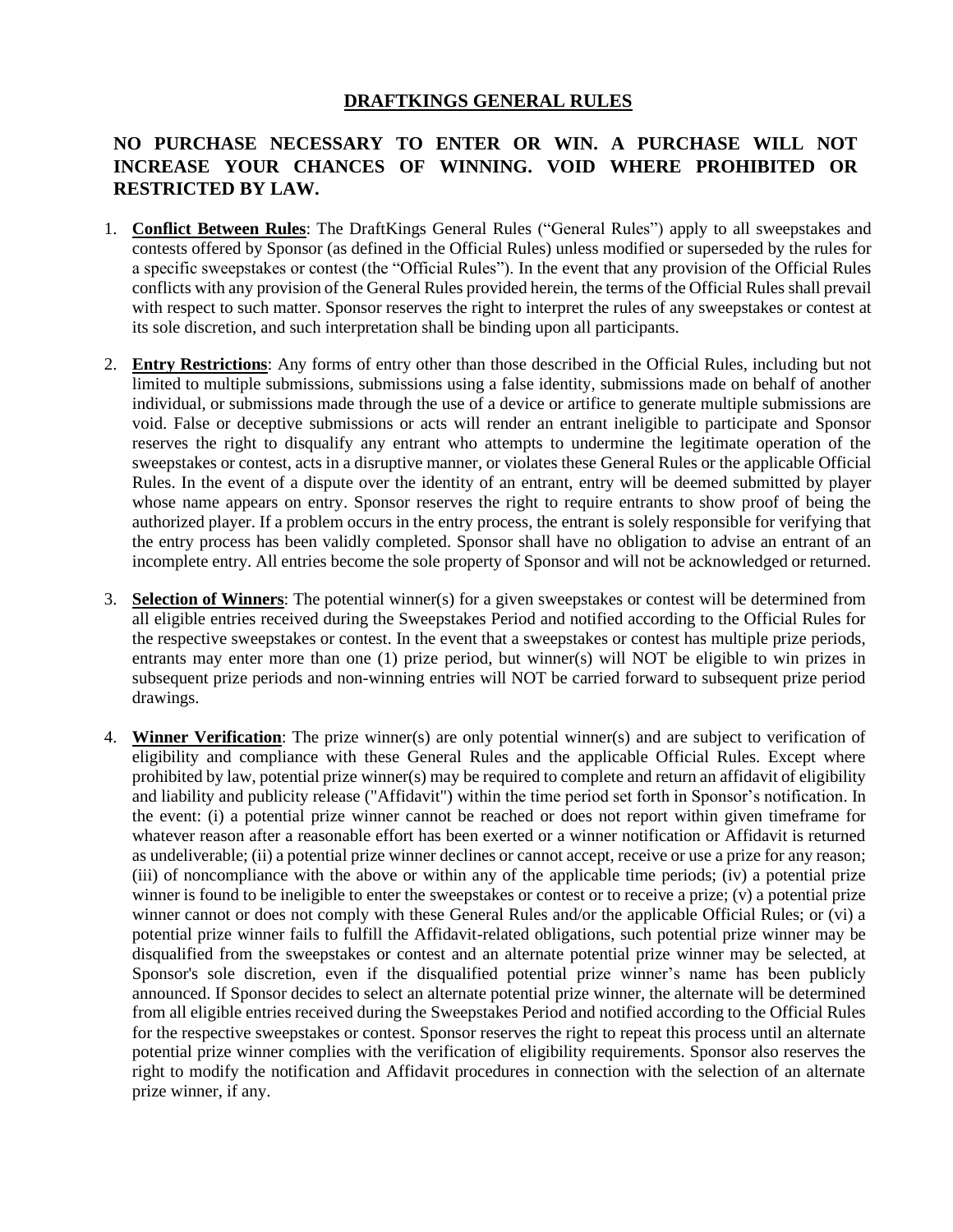ALL POTENTIAL PRIZE WINNER(S) ARE SUBJECT TO VERIFICATION BY SPONSOR. SPONSOR'S DECISIONS AS TO THE ADMINISTRATION AND OPERATION OF THE SWEEPSTAKES OR CONTEST, ANY CHANGES TO THESE GENERAL RULES OR THE OFFICIAL RULES, AND THE SELECTION OF THE POTENTIAL PRIZE WINNER(S) ARE FINAL AND BINDING ON EACH ENTRANT IN ALL MATTERS RELATED TO THE SWEEPSTAKES OR CONTEST.

5. **Prize Restrictions**: Each prize will be awarded only if the potential prize winner fully complies with these General Rules and the applicable Official Rules. All prize details are at the sole discretion of Sponsor and any depiction of the prizes, in sweepstakes or contest materials or otherwise, is for illustrative purposes only. No transfer, refund, cash redemption, substitution, replacement or cash equivalent for a prize will be made. Sponsor reserves the right, at its sole discretion, to substitute any prize for another prize of equal or greater value for any reason.

Sponsor shall have no responsibility or obligation to a prize winner who is unable or unavailable to, or who does not for any reason, accept or utilize their prize. In the event of non-compliance with these General Rules or the applicable Official Rules, or if a prize is unclaimed or returned as undeliverable, the prize will be forfeit. A forfeited prize may be awarded to an alternate potential prize winner, at Sponsor's sole discretion. Taxes and fees, if any, are the sole responsibility of the prize winner(s). Sponsor is responsible only for prize delivery and expressly disclaims responsibility for prize utility, quality, or otherwise.

ALL PRIZES ARE AWARDED AS IS AND WITHOUT WARRANTIES OF ANY KIND, EITHER EXPRESS OR IMPLIED, INCLUDING, BUT NOT LIMITED TO, IMPLIED WARRANTIES OF MERCHANTABILITY OR FITNESS FOR A PARTICULAR PURPOSE. SOME JURISDICTIONS MAY NOT ALLOW (OR MAY LIMIT) DISCLAIMERS OF CERTAIN WARRANTIES, IN WHICH CASE THE FOREGOING DISCLAIMERS WILL BE ENFORCED TO THE MAXIMUM EXTENT PERMITTED BY LAW.

6. **Publicity Rights and Use of Personal Information**: Except where prohibited by law, by participating in a sweepstakes or contest offered by Sponsor or accepting a prize, you grant Sponsor and/or Sponsor's designees the right to use your name, photograph, likeness, statements, biographical information, voice, city and state address, and other identifying information for advertising and promotional purposes for the sweepstakes or contest in which you participated as well as other advertising and promotional purposes, worldwide, and in perpetuity, in any and all forms of media, now known or hereafter devised without additional compensation, review or approval rights, notification or permission. By participating in a sweepstakes or contest offered by Sponsor, you acknowledge that you will be sharing your personal information with Sponsor and you agree that Sponsor may use your personal information for marketing and other purposes. You may opt out of notices from Sponsor regarding future promotional or marketing offerings by following the opt-out procedure set forth below.

YOU FURTHER ACKNOWLEDGE AND AGREE THAT YOUR PERSONAL IDENTIFYING INFORMATION MAY BE DISCLOSED TO THIRD PARTIES INCLUDING, WITHOUT LIMITATION, PLACING YOUR NAME ON A WINNER'S LIST.

7. **Choice of Law and Disputes**. The sweepstakes or contest will be governed by the internal laws of the Commonwealth of Massachusetts. Any and all legal actions or claims arising in connection with the sweepstakes or contest must be brought in a court of competent jurisdiction within the Commonwealth of Massachusetts. Except where prohibited by law, each entrant agrees that: (i) any and all disputes, claims and causes of action arising out of or connected with the sweepstakes or contest or any prize awarded shall be resolved individually, without resort to any form of class action, and exclusively by state or federal courts situated in Boston, MA; (ii) any and all claims, judgments and awards shall be limited to actual out-ofpocket costs incurred, but in no event attorney's fees; (iii) no punitive, incidental, special, consequential or other damages, including without limitation, lost profits, may be awarded (collectively, "Special Damages"); and (iv) entrant hereby waives all rights to claim Special Damages and all rights to have such damages multiplied or increased.